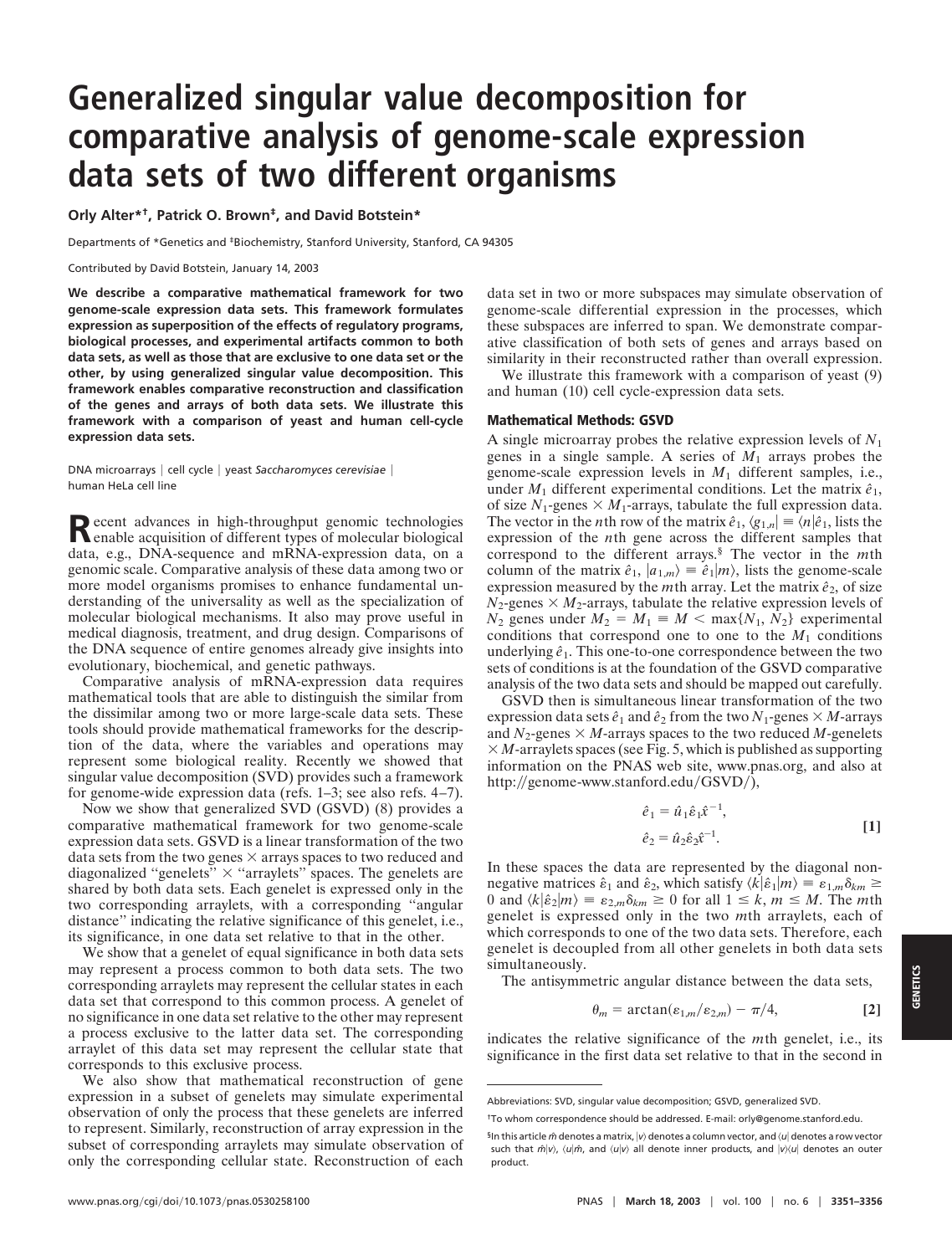terms of the ratio of the expression information captured by this genelet in the first data set to that in the second. An angular distance of 0 indicates a genelet of equal significance in both data sets, with  $\varepsilon_{1,m} = \varepsilon_{2,m}$ ;  $\pm \pi/4$  indicates no significance in the second data set relative to the first, with  $\varepsilon_{1,m} \gg \varepsilon_{2,m}$ , or in the first relative to the second, respectively. The angular distances are arranged in decreasing order of significance in the first data set relative to the second such that  $\pi/4 \ge \theta_1 \ge \cdots \ge \theta_M \ge$  $-\pi/4$ . The "generalized fractions of eigenexpression" of each data set separately indicate the significance of each genelet and its corresponding arraylet in this data set in terms of the fraction of the overall expression information that they capture in this data set alone (see *Appendix*, Eqs. **4** and **5**, and Fig. 6, which are published as supporting information on the PNAS web site).

The transformation matrix  $\hat{x}^{-1}$  defines the *M*-genelets  $\times$ *M*-arrays basis set that is shared by both data sets. The transformation matrices  $\hat{u}_1$  and  $\hat{u}_2$  define the  $N_1$ -genes  $\times$  *M*-arraylets and  $N_2$ -genes  $\times$  *M*-arraylets basis sets that correspond to the first and second data sets, respectively. The vector in the *m*th row of  $\hat{x}^{-1}$ ,  $\langle \gamma_m | \equiv \langle m | \hat{x}^{-1} \rangle$ , lists the expression of the *m*th genelet across the different arrays in both data sets simultaneously. The vectors in the *m*th columns of  $\hat{u}_1$  and  $\hat{u}_2$ ,  $|\alpha_{1,m}\rangle \equiv \hat{u}_1|m\rangle$  and  $|\alpha_{2,m}\rangle \equiv$  $\hat{u}_2|m\rangle$ , list the genome-scale expression in the *m*th arraylets of the first and second data sets, respectively. The genelets are normalized, such that  $\langle \gamma_m | \gamma_m \rangle = 1$  for all  $1 \leq m \leq M$ , but not necessarily orthogonal superpositions of the genes of the first and, at the same time, the second data set. The arraylets of either data set are orthonormal superpositions of the arrays of this data set such that, in general,  $\hat{x}^{-1}$  is nonorthogonal, whereas  $\hat{u}_1$  and  $\hat{u}_2$  are both orthogonal,

$$
\hat{x}^{-1}(\hat{x}^{-1})^T \neq \hat{I} = \hat{u}_1^T \hat{u}_1 = \hat{u}_2^T \hat{u}_2,\tag{3}
$$

where  $\hat{I}$  is the identity matrix. Therefore, each arraylet of either data set is decoupled and decorrelated from all other arraylets of this data set. The genelets and arraylets are unique, and therefore also data-driven, up to a phase factor of  $\pm 1$ , because each genelet and arraylet capture both parallel and antiparallel gene- or array-expression patterns, respectively, except in degenerate subspaces, defined by subsets of equal angular distances.

**GSVD Calculation.** From Eqs. 1 and 3, the *M*-arrays  $\times$  *M*-arrays symmetric correlation matrices  $\hat{a}_1 = \hat{e}_1^T \hat{e}_1 = (\hat{x}^{-1})^T \hat{e}_1^2 \hat{x}^{-1}$  and  $\dot{a}_2 = \hat{e}_2^T \hat{e}_2$  are represented in the *M*-genelets  $\times M$ -genelets space by the simultaneously diagonal matrices  $\hat{\epsilon}_1^2$  and  $\hat{\epsilon}_2^2$ , respectively. In theory, it is possible to calculate the GSVD of the two data sets  $\hat{e}_1$  and  $\hat{e}_2$  by (*i*) diagonalizing  $\hat{a}_2^{-1}\hat{a}_1 = \hat{x}(\hat{\epsilon}_2^{-1}\hat{\epsilon}_1)^2\hat{x}^{-1}$  to obtain  $\hat{x}$ ; (*ii*) projecting  $\hat{x}$  onto  $\hat{e}_1$  and  $\hat{e}_2$  to obtain  $\hat{\epsilon}_1^2$  =  $(\hat{u}_1 \hat{\epsilon}_1)^T (\hat{u}_1 \hat{\epsilon}_1) = (\hat{e}_1 \hat{x})^T (\hat{e}_1 \hat{x})$  and  $\hat{\epsilon}_2^2$ ; and *(iii)* projecting  $\hat{x}, \hat{\epsilon}_1$ , and  $\hat{\epsilon}_2$  onto  $\hat{e}_1$  and  $\hat{e}_2$  to obtain  $\hat{u}_1 = \tilde{e}_1 \hat{x} \hat{\epsilon}_1^{-1}$  and  $\hat{u}_2$ . In practice, we avoid computing the quotient of the correlation matrices,  $\hat{a}_2^{-1}\hat{a}_1$ , and use the numerically robust GSVD algorithm (8, 9) to obtain *ˆx*.

**Comparative Pattern Inference.** The decorrelation of the arraylets suggests that some of the significant arraylets of each data set, i.e., these with the largest generalized fractions of eigenexpression (see *Appendix*, Eqs. **4** and **5**, and Fig. 6), may represent independent cellular states, where the corresponding genelets represent the corresponding regulatory programs, biological processes, or experimental artifacts that contribute to the overall expression signal in each data set. The one-to-one correspondence between the two sets of experimental conditions that underlie the two data sets suggests that among these genelets, a genelet of equal significance in both data sets with angular distance of  $\approx 0$  may represent a process common to both data sets; a genelet of no significance in one data set relative to

the other with angular distance of  $\approx \pm \frac{\pi}{4}$  may represent a process exclusive to the latter data set. We infer that a genelet represents a process exclusive to one or common to both data sets when its expression pattern across the corresponding one or both sets of arrays is biologically or experimentally interpretable. We associate this genelet with a biological process when this inference is supported by one or two coherent biological themes, reflected in the functions of the genes of the corresponding one or both data sets, whose coefficients of this genelet in the GSVD expansion, as listed in the corresponding one or both arraylets, are largest in magnitude compared to those coefficients of all other genes. With this we assume that the corresponding one or both arraylets represent the cellular states of this exclusive or common process, respectively. We estimate the probabilistic significance of these associations by annotations using combinatorics (ref. 10; see *Appendix*, Fig. 7, and Table 1, which are published as supporting information on the PNAS web site).

**Comparative Data Reconstruction.** The decoupling of the genelets and both sets of arraylets allows reconstructing either data set in a given subspace of *K*-genelets and corresponding arraylets without eliminating genes or arrays,  $\hat{e}_i \to \sum_{k=1}^{K} \varepsilon_{i,k} |\alpha_{i,k}\rangle \langle \gamma_k|$ , where  $i = 1, 2$ . For visualization and classification, we set the arithmetic mean of each genelet across the arrays and that of each arraylet across the genes to 0, such that the expression of each gene and array in the reconstructed data set is centered at its array- or gene-invariant level, respectively.

**Comparative Data Classification.** Inferring that subsets of genelets and arraylets represent independent processes or states, exclusive to one or common to both data sets, allows classifying the genes and arrays of one or simultaneously both data sets by similarity in their expression of these genelets or arraylets, respectively, rather than their overall expression. We leastsquares-approximate a subspace spanned by  $K > 2$  genelets with that spanned by the two orthonormal vectors  $|x\rangle$  and  $|y\rangle$ , which maximize  $\sum_{k=1}^{K} \langle \gamma_k | (x \rangle \langle x | + |y \rangle \langle y |) | \gamma_k \rangle$ . We plot the projection of each gene of either data set  $\langle g_{i,n} |$ , where  $i = 1, 2$ , from the *K*-genelets subspace onto  $|y\rangle$ ,  $\sum_{k=1}^{K} \varepsilon_{i,k} \langle n | \alpha_{i,k} \rangle \langle \gamma_k | y \rangle / N_{i,n}$ , along the *y* axis vs. that onto  $|x\rangle$  along the *x* axis, normalized by its ideal amplitude, where the contribution of each genelet to the overall projected expression of the gene adds up rather than cancels out,  $N_{i,n}^2 = \sum_{k=1}^K \sum_{l=1}^K \varepsilon_{i,k} \varepsilon_{i,l} |\langle n|\alpha_{i,k}\rangle \langle \alpha_{i,l}|n\rangle \langle \gamma_k |(|x\rangle \langle x| + |y\rangle \langle y|)|\gamma_l\rangle|.$  In this plot, the distance of each gene from the origin,  $r_{i,n}$ , is the amplitude of its normalized projection. An amplitude of 1 indicates that the genelets add up; 0 indicates that they cancel out. The phase difference of each gene from the *x* axis,  $\phi$ *i*,*n*, is its phase in the progression of expression across the genes from  $|x\rangle$  to  $|y\rangle$  and back to  $|x\rangle$ , going through the projections of all *K*-genelets in this subspace  $(\frac{x}{x} + \frac{y}{y})|\gamma_k$ . We sort the genes according to  $\phi$ <sub>*i,n*</sub>. Similarly, we plot the projection of each array,  $|a_{i,m}\rangle$ , from the *K*-arraylets subspace onto  $\sum_{k=1}^{K} |\alpha_{i,k}\rangle\langle\gamma_k|y\rangle, \sum_{k=1}^{K} \varepsilon_{i,k}\langle y|\gamma_k\rangle\langle\gamma_k|m\rangle/N_{i,m}$ , along the *y* axis vs. that onto  $\sum_{k=1}^{K} |\alpha_{i,k}| \langle \gamma_k | x \rangle$  along the *x* axis, normalized by its ideal amplitude,  $N_{i,m}^2 = \sum_{k=1}^K \sum_{l=1}^K \varepsilon_{i,k}$  $\varepsilon_{i,l}$ / $\langle m|\gamma_k\rangle\langle\gamma_l|m\rangle\langle\gamma_k|(x)\langle x| + |y\rangle\langle y|)|\gamma_l\rangle$ . We sort the arrays according to their phase differences from the *x* axis,  $\phi_{i,m}$ .

## **Biological Results: Comparison of Yeast and Human Cell-Cycle Expression Data Sets**

Spellman *et al.* (11) monitored mRNA levels for 6,113 putative ORFs of the yeast *Saccharomyces cerevisiae* over two cell-cycle periods in a yeast culture synchronized initially in the cell-cycle stage  $M/G_1$  by the pheromone  $\alpha$  factor, relative to reference mRNA from an asynchronous culture, at 7-min intervals for 119 min. The data set for the yeast experiments we analyze (see Data Sets 1–4, which are published as supporting information on the PNAS web site and MATHEMATICA notebook at http://genome-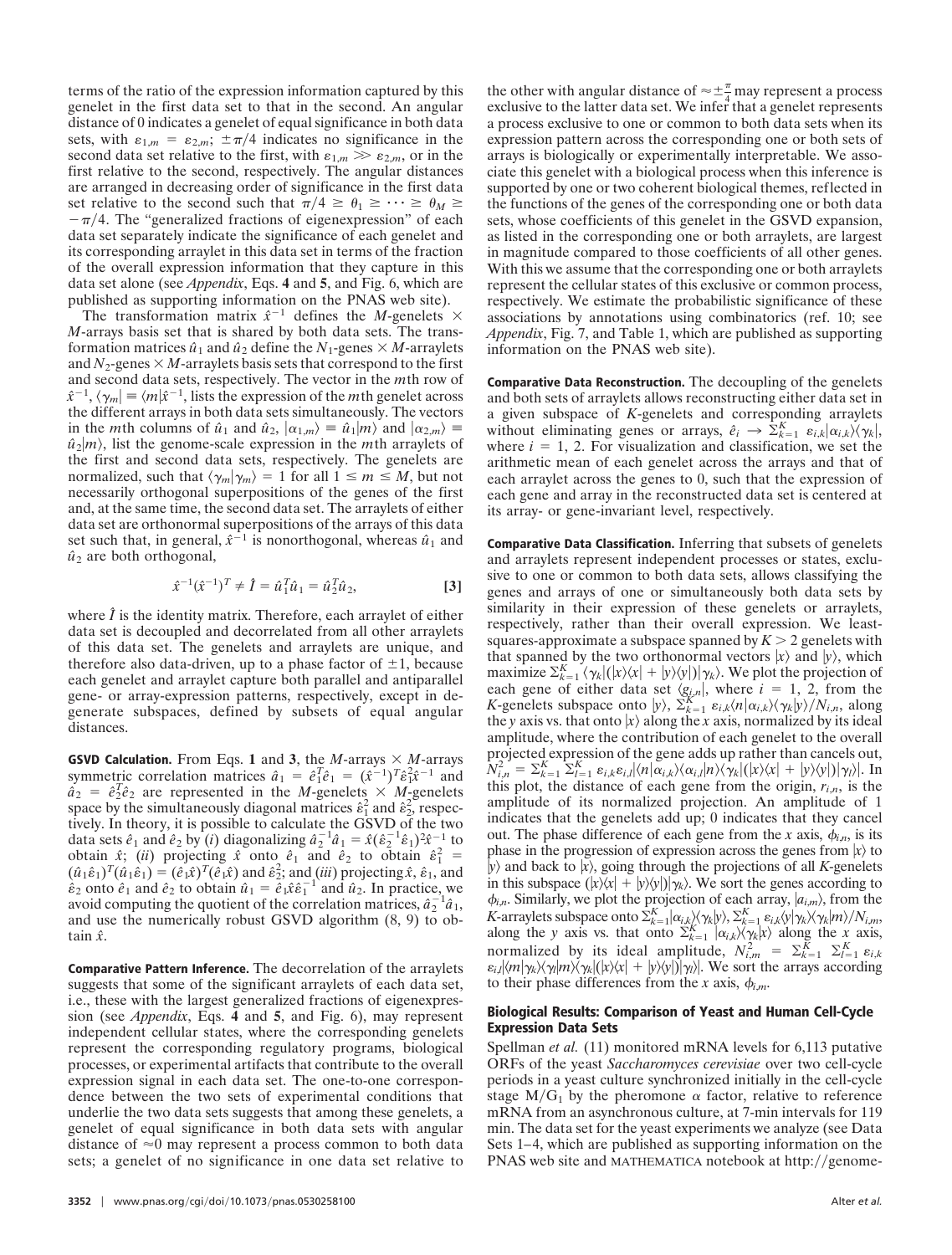

**Fig. 1.** Yeast and human genelets. (a) Raster display of  $\hat{x}$ <sup>-1</sup>, the expression of 18 genelets in 18 yeast and human arrays simultaneously, centered at their array-invariant levels. (b) Bar chart of the angular distances showing  $\langle \gamma_1 |$  and  $\langle\gamma_2|$  highly significant in the yeast data relative to the human data,  $\langle\gamma_3|, \langle\gamma_4|, \langle\gamma_5|,$  $\langle \gamma_6|, \langle \gamma_{14}|, \langle \gamma_{15}|, \rangle$  and  $\langle \gamma_{16}|$  almost equally significant in both data sets and  $\langle \gamma_{17}|$ and  $\langle \gamma_{18} \rangle$  highly significant in the human data relative to the yeast data. All other genelets are significant in neither the yeast data nor the human data (see *Appendix*).

www.stanford.edu/GSVD/) tabulates the ratios of geneexpression levels for the  $N_1 = 4,523$  genes with no missing data in at least 15 of the  $M_1 = 18$  arrays. Of these genes, 604 were classified as cell cycle-regulated by Spellman *et al.*, and 77 were classified by traditional methods. Whitfield *et al.* (12) monitored mRNA levels for 43,198 human gene clones over two and a half cell-cycle periods in a HeLa cell-line culture synchronized initially in S by a double-thymidine block, relative to reference mRNA from an asynchronous HeLa culture, at 2-h intervals for 34 h. The data set for the human experiments we analyze (see Data Sets 5–8, which are published as supporting information on the PNAS web site) tabulates the ratios of gene-expression levels for the  $N_2 = 12,056$  clones with no missing data in at least 15 of the  $M_2 = 18$  arrays. Of these clones, 750 were classified as cell cycle-regulated by Whitfield *et al.*, and 73 were classified by traditional methods. We estimate the missing data in each data set using SVD (ref. 2; see *Appendix* and Figs. 8–11, which are published as supporting information on the PNAS web site) and calculate the GSVD of both data sets.

**Common Yeast and Human Cell-Cycle Subspace.** The time, i.e., array variations of the third, fourth, and fifth genelets,  $\langle \gamma_3 |, \langle \gamma_4 |, \rangle$  and  $\langle \gamma_5|$ , that are almost equally significant in both data sets (slightly more in the yeast data), with  $0 < \theta_3$ ,  $\theta_4$ ,  $\theta_5 < \pi/16$  (Fig. 1), fit normalized cosine functions of two periods and initial phases of  $\pi/3$ , 0, and  $-\pi/3$ , respectively, superimposed on time-invariant expression (Fig. 2). The genelets  $\langle \gamma_{14} |, \langle \gamma_{15} |, \rangle$  and  $\langle \gamma_{16} |, \rangle$  which are also almost equally significant in both data sets (slightly more in the human data), with  $-\pi/6 < \theta_{14}$ ,  $\theta_{15}$ ,  $\theta_{16} < 0$ , fit normalized cosines of two and a half periods and initial phases of  $-\pi/3$ ,  $\pi/3$ , and 0, respectively. Coherent themes of yeast and human cellcycle programs emerge from the annotations of the 100 yeast and 100 human genes (13, 14), with largest parallel and separately also antiparallel contributions from each one of these six genelets as listed in the corresponding yeast and human arraylets (see Data Sets 9 and 10, which are published as supporting information on the PNAS web site). We associate all these six genelets with the cell-cycle gene-expression oscillations common to both the yeast and human genomes and manifested in both data sets. We assume that the corresponding six yeast and six human arraylets represent the yeast and human cell-cycle cellular states, respectively. The probabilistic significance of these associations by annotations, estimated using combinatorics, is high: Most of the *P* values, calculated assuming hypergeometric probability distribution of the annotations among the genes, are orders of magnitude <0.01 (ref. 10; see *Appendix*, Fig. 7, and Table 1). Following the traditional classifications, the 0-phase genelet  $\langle \gamma_4 |$ is associated in parallel with the yeast cell-cycle stage  $M/G_1$ , in which the yeast culture is initially synchronized, and both 0-phase genelets  $\langle \gamma_4 \rangle$  and  $-\langle \gamma_{16} \rangle$  are associated in parallel with the human cell-cycle stage S, in which the human culture is initially synchronized.

Projecting the expression of the 18 yeast arrays from this six-dimensional yeast arraylets subspace onto the twodimensional subspace that approximates it,  $\geq 50\%$  of the contributions of the six arraylets add up (rather than cancel out) in the overall expression of 16 arrays, the normalized amplitudes of which satisfy  $0.5 \le r_{1,m} < 1$  (Fig. 3). Sorting the arrays according to their phases,  $\{\phi_{1,m}\}$ , gives an array order similar to that of the cell-cycle time points measured by the arrays that describes the yeast cell-cycle progression from the  $M/G_1$  stage through  $G_1$ , S,  $S/G_2$ , and  $G_2/M$  back to  $M/G_1$  twice. Because the projection of the 0-phase arraylets  $|\alpha_{1,4}\rangle$  and  $-|\alpha_{1,16}\rangle$ , which correspond to the 0-phase genelets,  $\langle \gamma_4 \rangle$  and  $-\langle \gamma_{16} \rangle$ , is correlated with the arrays



**Fig. 2.** Line-joined graphs of the expression levels of the genelets. (a)  $\gamma_3$  (red),  $\gamma_4$  (blue), and  $\gamma_5$  (green), which are associated with the common yeast and human cell-cycle gene-expression oscillations, fit dashed graphs of normalized cosines of two periods and initial phases of  $\pi/3$  (red), 0 (blue), and  $-\pi/3$  (green), respectively. (b)  $\langle \gamma_{14} |$  (red),  $\langle \gamma_{15} |$  (blue), and  $\langle \gamma_{16} |$  (green), which also are associated with cell-cycle gene-expression oscillations, fit dashed graphs of normalized cosines of two and a half periods and initial phases of  $-\pi/3$  (red),  $\pi/3$  (blue), and 0 (green), respectively. (c)  $\langle \gamma_1 |$  (red) and  $\langle \gamma_2 |$  (blue) are associated with the exclusive yeast pheromone response,  $\langle \gamma_{17} |$  (orange) and  $\langle \gamma_{18} |$  (green) are associated with the exclusive human stress response, and  $\langle \gamma_6 |$  (violet) is associated with both the yeast and human transitions from synchronization response into the cell cycle.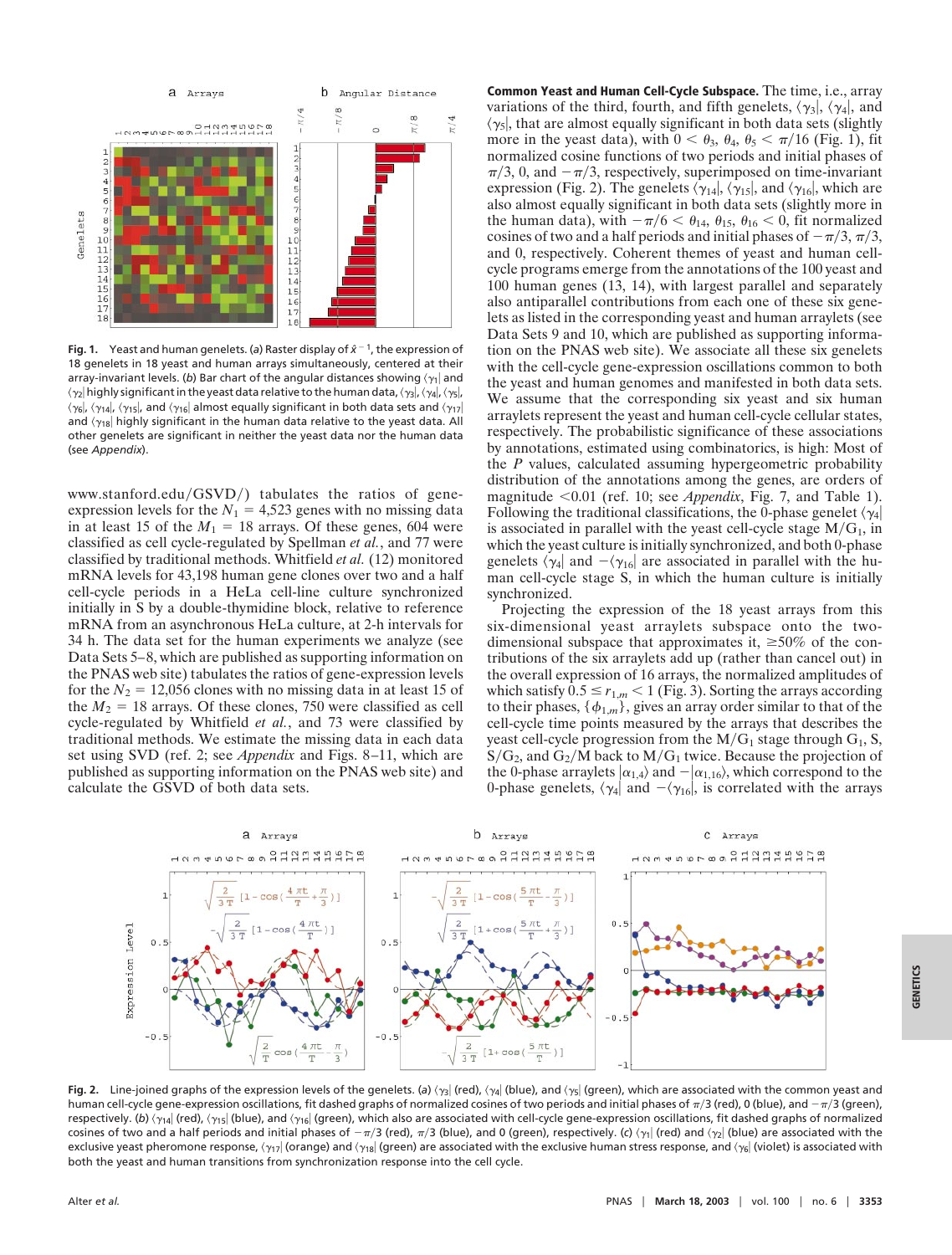

**Fig. 3.** Yeast (*a–c*) and human (*d–f*) expression reconstructed in the six-dimensional cell-cycle subspaces approximated by two-dimensional subspaces. (*a*) Yeast array expression, projected onto  $\pi/2$ -phase along the *y* axis vs. that onto 0-phase along the *x* axis and color-coded according to the classification of the arrays into the five cell-cycle stages: M/G<sub>1</sub> (yellow), G<sub>1</sub> (green), S (blue), S/G<sub>2</sub> (red), and G<sub>2</sub>/M (orange). The dashed unit and half-unit circles outline 100% and 50% of added-up (rather than canceled-out) contributions of the six arraylets to the overall projected expression. The arrows describe the projections of the  $-\pi/3$ -, 0-, and π/3-phase arraylets. (b) Yeast expression of 603 cell cycle-regulated genes projected onto π/2-phase along the *y* axis vs. that onto 0-phase along the *x* axis and color-coded according to the classification by Spellman *et al.* (11) (*c*) Yeast expression of 76 cell cycle-regulated genes color-coded according to the traditional classification. (d) Human array expression color-coded according to the classification of the arrays into the five cell-cycle stages: S (blue), G<sub>2</sub> (red), G<sub>2</sub>/M (orange), MyG1 (yellow), and G1yS (green). (*e*) Human expression of 750 cell cycle-regulated genes color-coded according to the classification by Whitfield *et al.* (12) (*f*) Human expression of 73 cell cycle-regulated genes color-coded according to the traditional classification; the arrows point to 16 human histones that were not classified by Whitfield *et al.* as cell cycle-regulated based on their overall expression.

 $|a_{1,1}\rangle$ ,  $|a_{1,2}\rangle$ , and  $|a_{1,10}\rangle$  and also  $|a_{1,9}\rangle$  and  $|a_{1,18}\rangle$ , we associate both yeast 0-phase arraylets with the cell-cycle cellular state of transition from  $G_2/M$  to  $M/G_1$ , in which the yeast culture is synchronized initially. Projecting the expression of the 18 human arrays from the six-dimensional human arraylets subspace onto the two-dimensional subspace that approximates it,  $\geq 50\%$  of the contributions of the six arraylets add up in the expression of 16 arrays. Sorting the arrays describes the human cell-cycle progression from S through  $G_2$ ,  $G_2/M$ ,  $M/G_1$ , and  $G_1/S$  back to S two and a half times. Because the projection of the 0-phase arraylets,  $|\alpha_{2,4}\rangle$  and  $-|\alpha_{2,16}\rangle$ , is correlated with the arrays  $|a_{2,2}\rangle$ and  $|a_{2,9}\rangle$ , we associate both human 0-phase arraylets with the cell-cycle stage S, in which the human culture is synchronized.

Projecting the expression of the yeast and human genes from the six-dimensional genelets subspace onto the two-dimensional subspace that approximates it,  $\geq 50\%$  of the contributions of the six genelets add up in the overall expression of 547 of the 604 yeast genes that were classified as cell cycle-regulated by Spellman *et al.* (11), 709 of the 750 human genes classified by Whitfield *et al.* (12), and 71 of the 77 yeast and 71 of the 73 human genes classified by traditional methods (including, e.g., 14 of 16 human histones, that were not classified by Whitfield *et al.* as cell cycle-regulated based on their overall expression). Simultaneous classification of the yeast and human genes into the five cell-cycle stages describes the yeast and human cell cycles' progression along the yeast and human genes, respectively, and is in good agreement with the classifications by Spellman *et al.* and Whitfield *et al.* and also the traditional ones. Because the projection of the 0-phase genelets,  $\langle \gamma_4 |$  and  $-\langle \gamma_{16} |$ , is correlated with yeast genes that peak late in  $G_2/M$  and early in  $M/G_1$  and human genes that peak in S, we associate  $\langle \gamma_4 |$  and  $-\langle \gamma_{16} |$  with cell-cycle expression oscillations of yeast at the transition from  $G_2/M$  to  $M/G_1$  and human at S. This simultaneous classification therefore outlines a correspondence between the groups of yeast genes and those of human genes, e.g., yeast genes that peak at  $M/G<sub>1</sub>$  correspond to human genes that peak at S, the cell-cycle stages in which the yeast and human cultures are synchronized initially, respectively.

With all 4,523 yeast and 12,056 human genes sorted, the gene variations of the six yeast and six human arraylets approximately fit one-period cosines of  $\pi/3$ , 0, and  $-\pi/3$  initial phases (Fig. 4) such that the initial phase of each arraylet is similar to that of its corresponding genelet. Both sorted and reconstructed yeast and human expressions approximately fit traveling waves of oneperiod cosinusoidal variation across the genes and of two or two and a half periods across the arrays, respectively.

**Exclusive Yeast Pheromone-Response Subspace.** The genelets  $\langle \gamma_1 |$ and  $\langle \gamma_2 |$ , insignificant in the human data set relative to that of the yeast, with  $\theta_1$ ,  $\theta_2 > \pi/7$  (Fig. 1), describe initial transient increase and decrease in expression, respectively (Fig. 2). A theme of yeast response to pheromone synchronization emerges from the annotations of those yeast genes with contributions from  $\langle \gamma_1 \rangle$  and  $\langle \gamma_2 \rangle$  that are largest in magnitude. The genelet  $\langle \gamma_6 \rangle$ , equally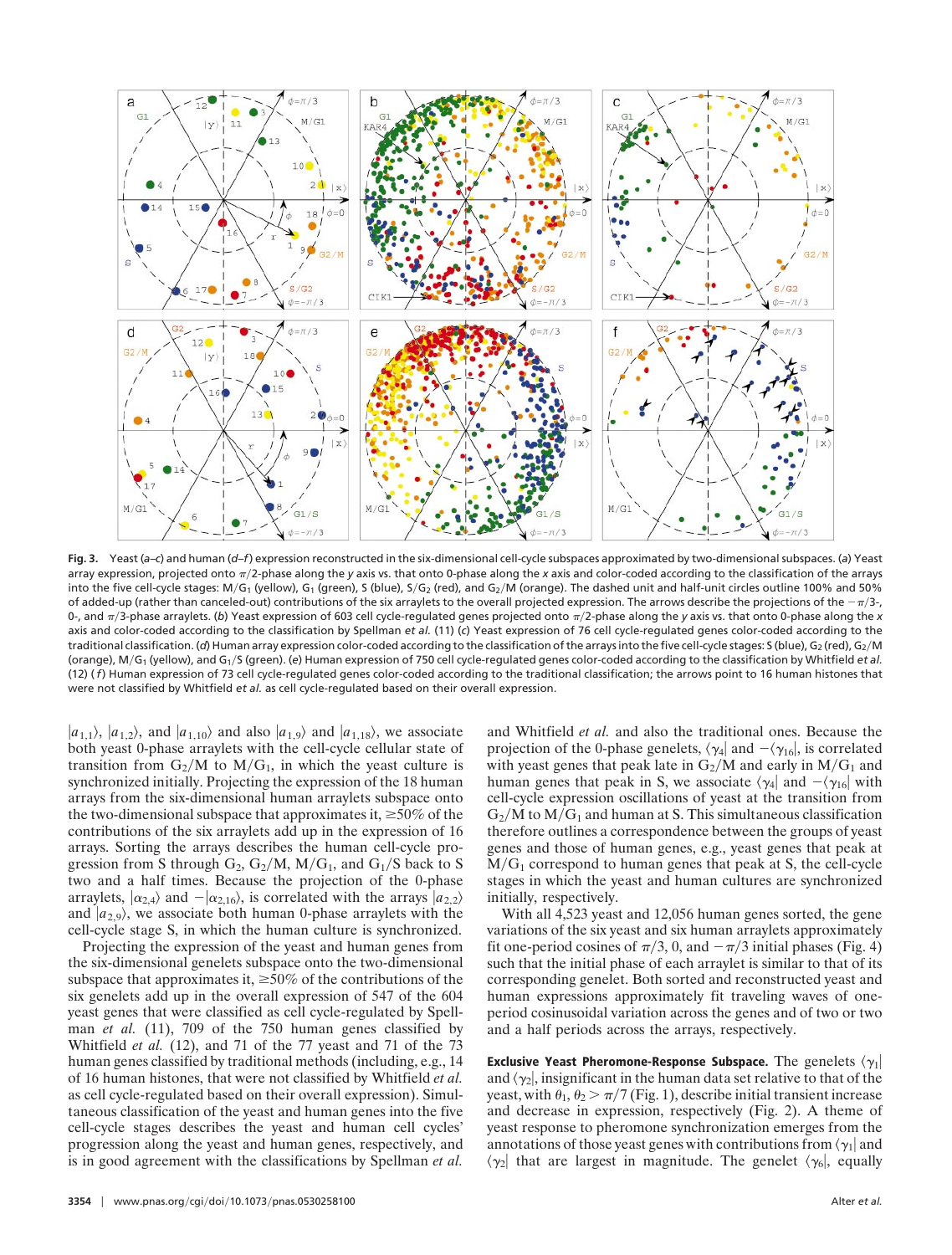

**Fig. 4.** Yeast (*a–d*) and human (*e–h*) expression reconstructed in the six-dimensional cell-cycle subspaces with genes sorted according to their phases in the two-dimensional subspaces that approximate them. (*a*) Yeast expression of the sorted 4,523 genes in the 18 arrays, centered at their gene- and array-invariant levels, showing a traveling wave of expression. (*b*) Yeast expression of the sorted 4,523 genes in the 18 arraylets, centered at their array-invariant levels. The expression of the arraylets  $\alpha_{1,3}$ ,  $\alpha_{1,4}$ ,  $\alpha_{1,5}$ ,  $\alpha_{1,14}$ ,  $\alpha_{1,15}$ , and  $\alpha_{1,16}$  displays the sorting. (c) Yeast cell-cycle arraylet expression levels  $|\alpha_{1,3}\rangle$  (red),  $|\alpha_{1,4}\rangle$  (blue), and  $|\alpha_{1,5}\rangle$  (green) fit one-period cosines of  $\pi/3$  (red), 0 (blue), and  $-\pi/3$  (green) initial phases. (*d*) Yeast cell-cycle arraylet expression levels  $\alpha_{1,14}$  (red),  $\alpha_{1,15}$  (blue), and  $\alpha_{1,16}$  (green) fit one-period cosines of  $-\pi/3$  (red),  $\pi/3$  (blue), and 0 (green) initial phases. (*e*) Human expression of the sorted 12,056 genes in the 18 arrays centered at their gene- and array-invariant levels showing a traveling wave of expression. (*f*) Human expression of the sorted 12,056 genes in the 18 arraylets centered at their array-invariant levels. The expression of the arraylets  $|\alpha_{2,3}\rangle$ ,  $|\alpha_{2,4}\rangle$ ,  $\alpha_{2,5}$ ,  $\alpha_{2,14}$ ,  $\alpha_{2,15}$  and  $\alpha_{2,16}$  displays the sorting. (g) Human cell-cycle arraylet expression levels  $\alpha_{2,3}$  (red),  $\alpha_{2,4}$  (blue), and  $\alpha_{2,5}$  (green) fit one-period cosines of  $\pi/3$  (red), 0 (blue), and  $-\pi/3$  (green) initial phases. (*h*) Human cell-cycle arraylet expression levels  $|\alpha_{2,14}\rangle$  (red),  $|\alpha_{2,15}\rangle$  (blue), and  $|\alpha_{2,16}\rangle$  (green) fit one-period cosines of  $-\pi/3$  (red),  $\pi/3$  (blue), and 0 (green) initial phases.

significant in both data sets with  $\theta_6 \sim 0$ , describes an initial transient increase in expression superimposed on cosinusidial variation. A theme of transition from pheromone response to cell-cycle progression emerges from the annotations of those yeast genes with contributions from  $\langle \gamma_6 \rangle$ , as listed in the corresponding yeast arraylet  $|\alpha_{1,6}\rangle$ , that are largest in magnitude (see Data Set 9). We associate these three genelets and corresponding three yeast arraylets with the pheromone response, which is exclusive to the yeast genome. Classification of the yeast genes and arrays into pheromone-response stages in the subspaces spanned by these genelets and arraylets, respectively, is in good agreement with the traditional understanding of this program